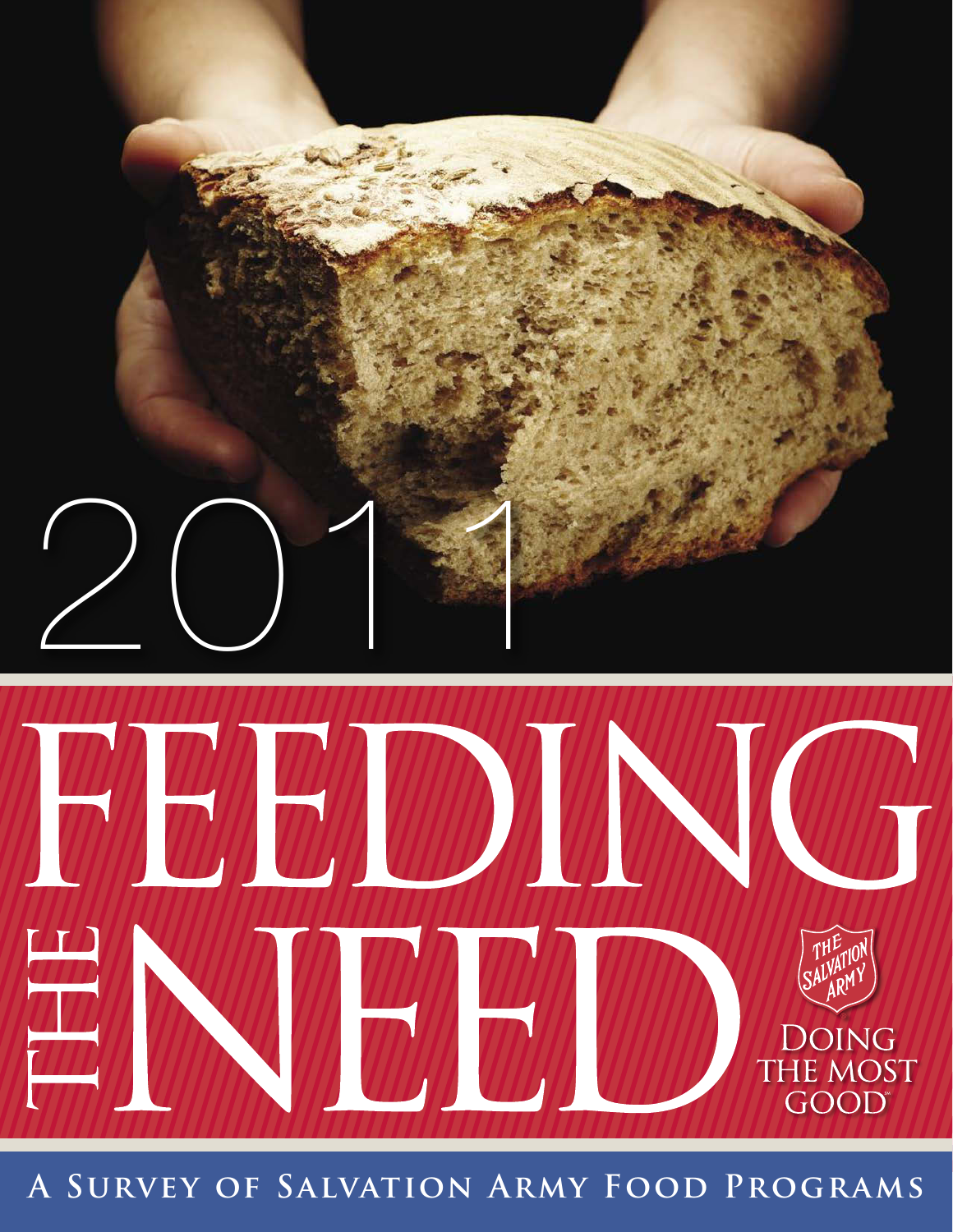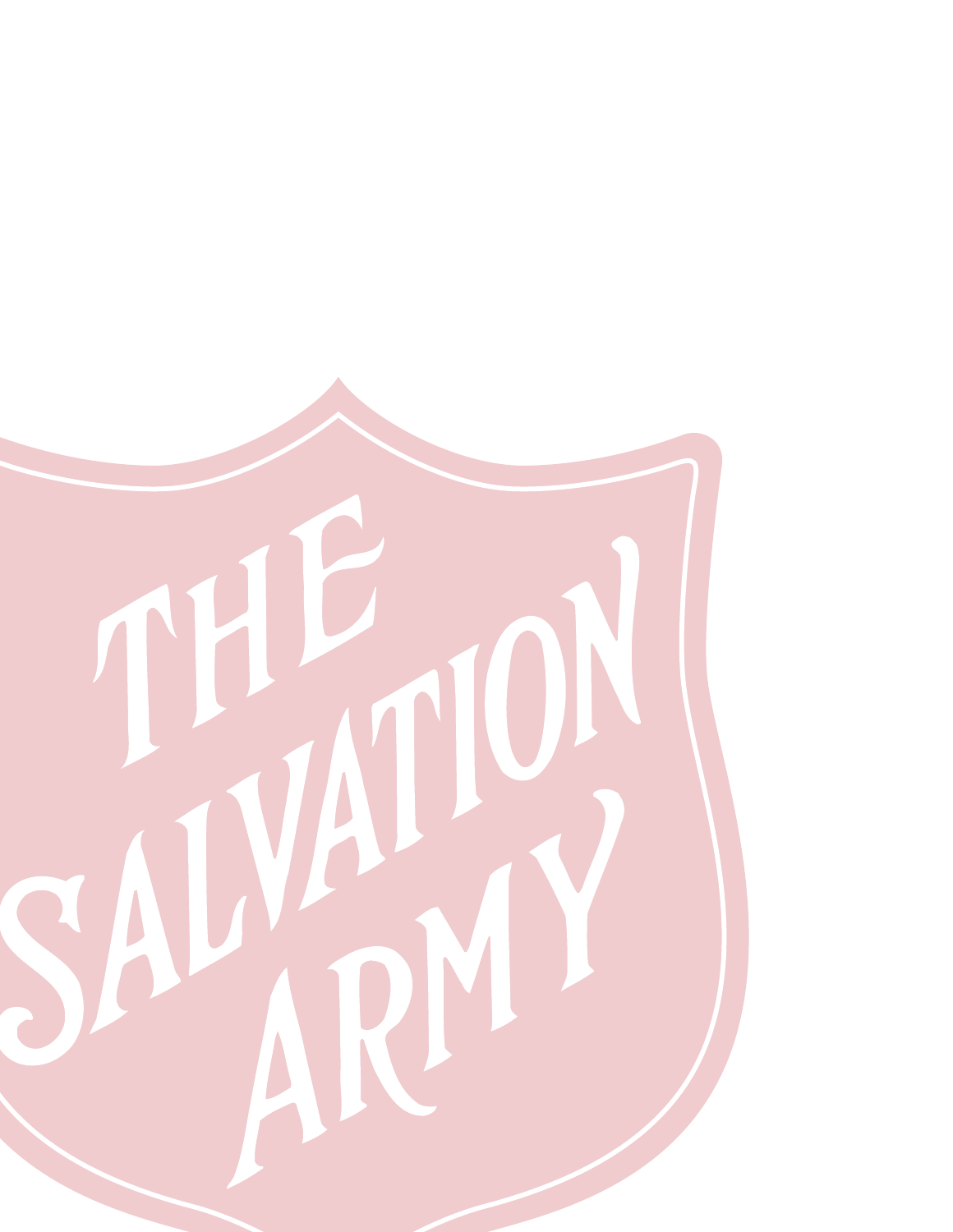### A **Time of GREAT NEED**



*Increased demand for food services* was reported by a remarkable 94 percent of The Salvation Army's food programs surveyed in 2010. Despite the official end of the recession in June 2009, many families are still facing difficult decisions everyday – Can we cover both groceries and utilities this month? How can I afford new clothes for my kids when the cupboard is bare?

Both new and old clients, who have been impacted by unemployment, foreclosures, cutbacks and loss of government-supported living assistance during the downturn, are seeking a wide

range of grocery items including proteins, fresh fruit, vegetables, milk and ready-to-eat meals. This increased demand is stretching many local food programs, including those run by The Salvation Army, to their limit. Last year alone, The Salvation Army provided more than 64 million meals to people in need.

In order to gain some perspective on these troubling trends, The Salvation Army National Headquarters commissioned a survey of more than 30 food programs in cities across the country including major metropolitan areas like Chicago, Newark, New Orleans and San Francisco and smaller cities like Keokuk, IA and Amery, WI. Participants were asked to answer questions related to service demand and giving to their programs during the past 12 months.

The responses provide a snapshot that is both stark and largely consistent – food programs nationwide are noting significant increases in demand still, despite the official "end" of the recession. A staggering 94 percent of programs surveyed noted increased demand year-over-year. This finding was the same across food banks, food pantries, meal programs for seniors and children and mobile feeding units.

As demand for these services has grown, donations have largely remained flat or even decreased in some cities during the past 12 months, resulting in low levels of food supplies at many Salvation Army food programs. Most expect this demand to continue throughout 2011.

With 82 cents of every dollar spent by The Salvation Army going directly to work in more than 5,000 communities nationwide, The Salvation Army and its volunteers can provide assistance to nearly 30 million people each year. To meet this demand in 2011, The Salvation Army is calling upon donors and other supporters everywhere to consider volunteering or giving back – either to The Salvation Army or another charity – to help ensure that not a single American goes hungry.

**Sincerely,**

She chain a. Am

**Commissioner William Roberts** The Salvation Army National Commander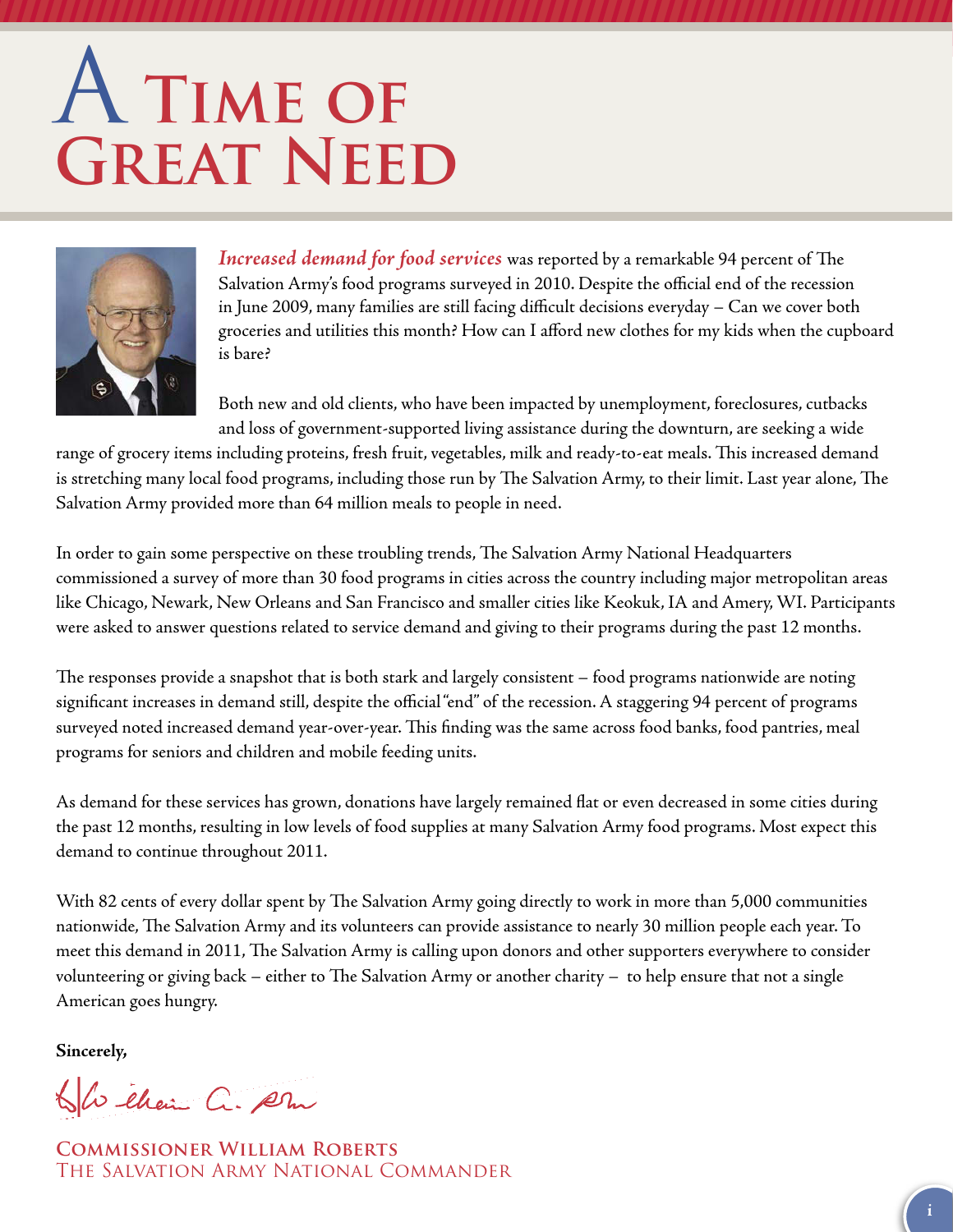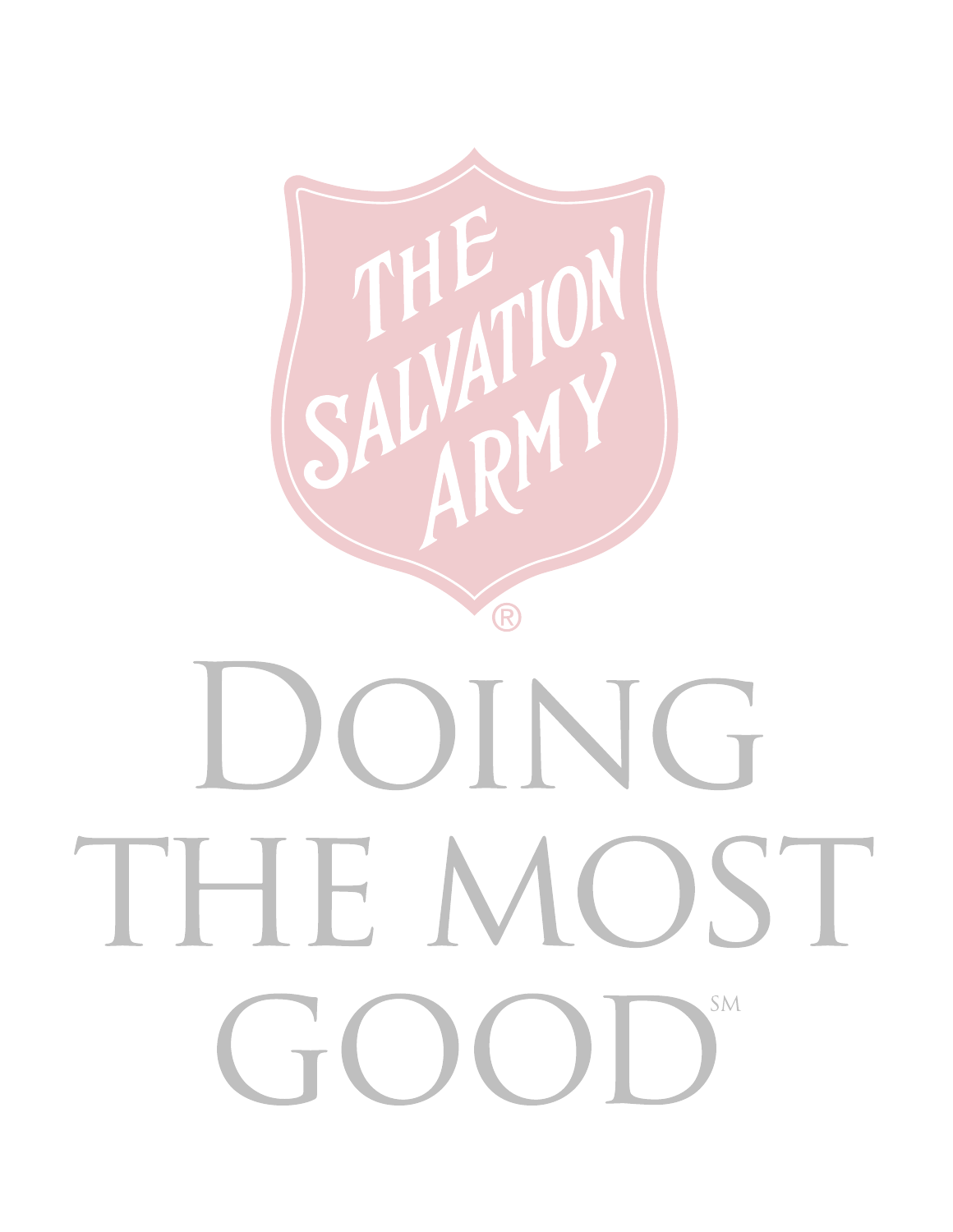

### TABLE OF CONTENTS

| In Demand                    |   |
|------------------------------|---|
| <b>Donation Shortcomings</b> | 2 |
| Food on the Shelves          |   |
| Products in Demand           |   |
| Hope for Tomorrow            |   |
| <b>Survey Methodology</b>    |   |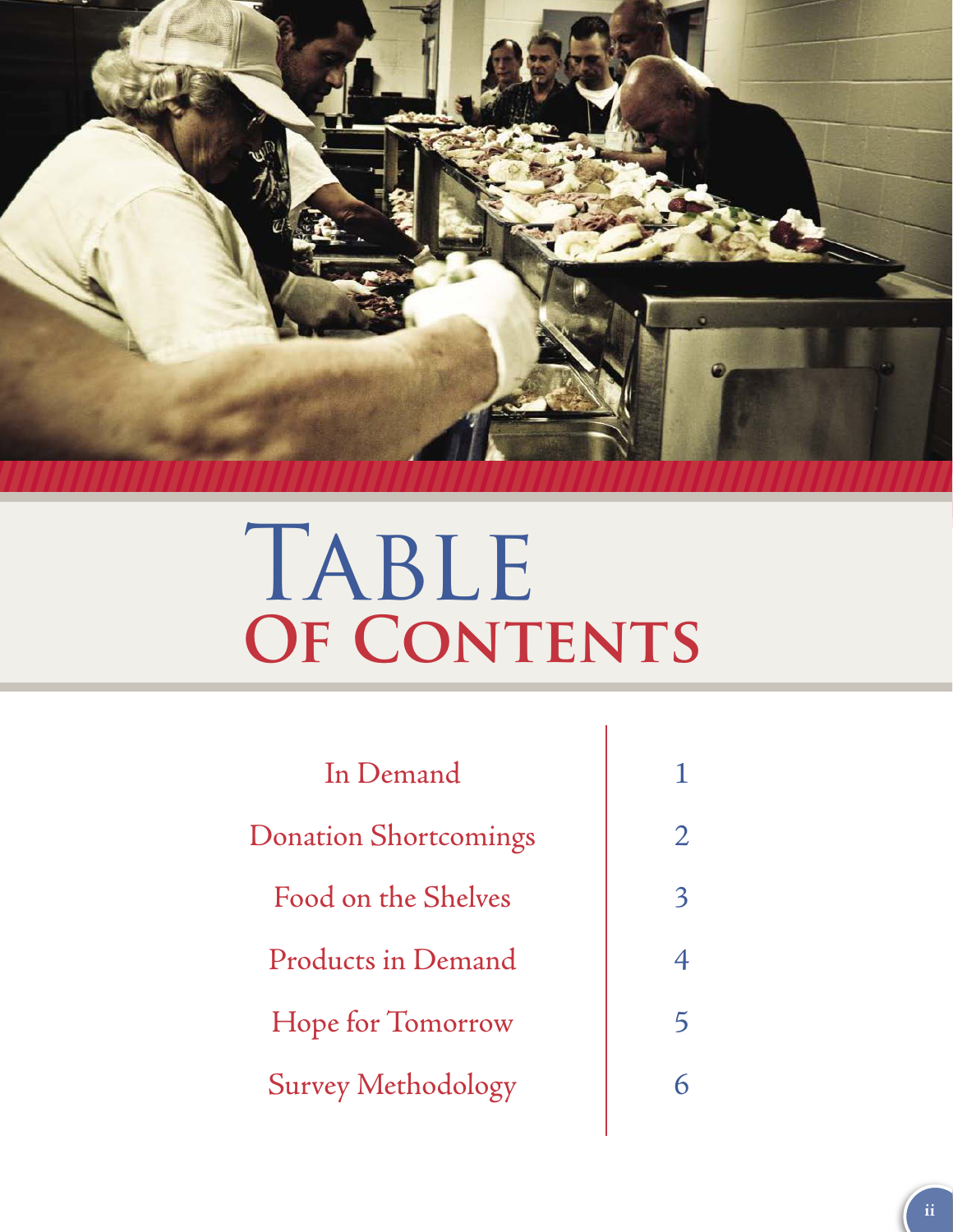### In **Demand**

Q: **During the last 12 months how has the demand**  Further and the same of the form of the services changed?<br> **Formally** *Economic conditions* 

#### **PERCENTAGE CHANGE IN CLIENT DEMAND THROUGH 2010**



Increased demand for food services was reported by 94 percent of The Salvation Army's food programs surveyed in 2010. This increase has been brought on by growing numbers of first time clients who consist of younger populations, the working poor and families with children.

- 6 percent of respondents reported no change in demand.
- Nearly two-thirds of programs reported an increase in demand for food items of 15 percent or more.
- 10 percent of programs reported an increase of 50 percent or more.
- Remarkably, no service program reported a decrease in demand from clients in 2010.



*in recent months have certainly brought new challenges for both our Ft. Madison and Keokuk offices. Currently, one of our area's major employers is under negotiations with the workers' union and over 250 employees are out of work. This is a symptom of the many major problems with area industries. We have seen an increase in clients from working families who have never received assistance before.*

> **– Larisa Zechin Caseworker Heartland Division Keokuk, IA**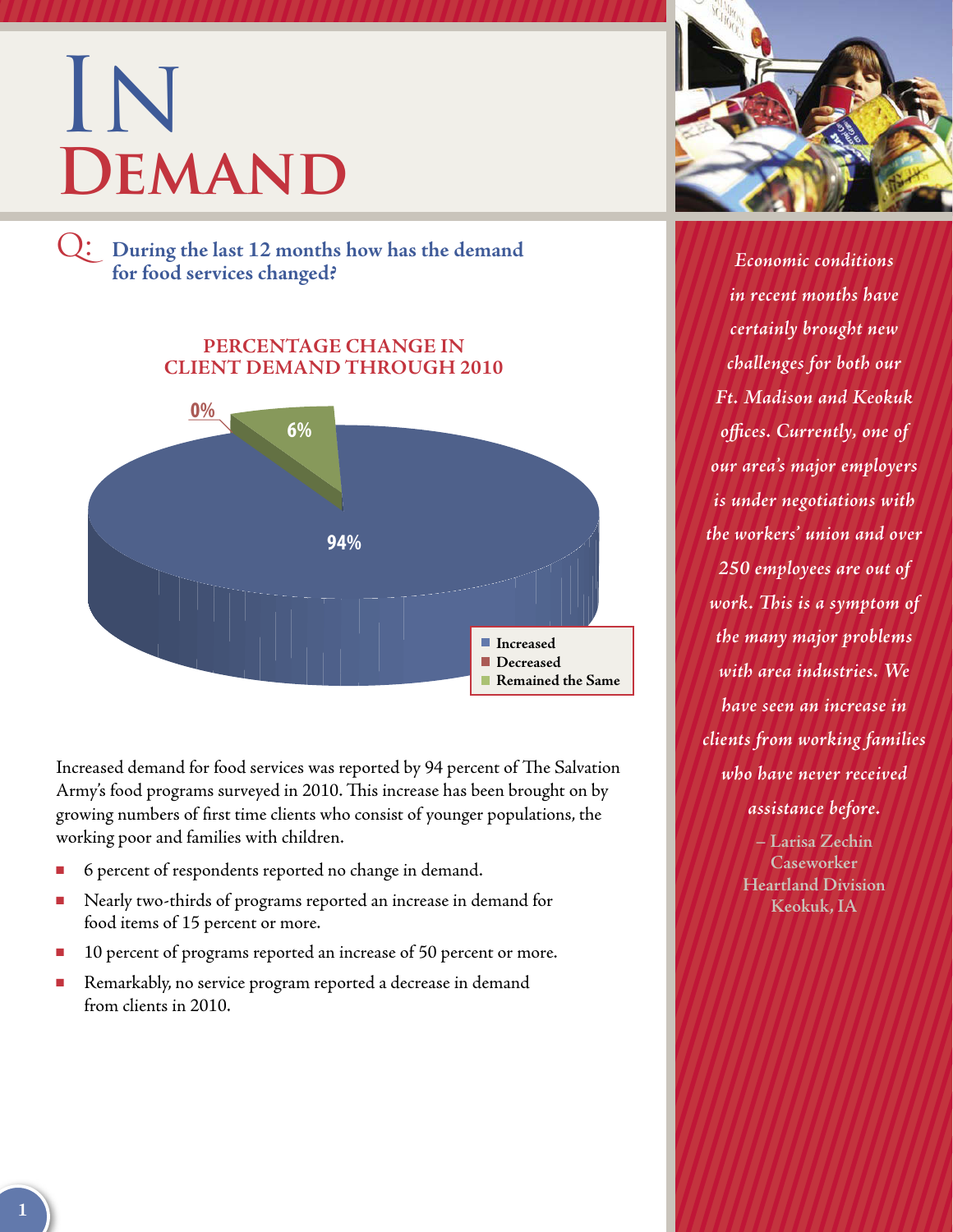## DONATION **Shortcomings**

Q: **During the last 12 months how have food program donations changed?** 

#### **CHANGES IN DONATIONS THROUGH 2010**



Nationally in 2010, budget constraints have impacted donation rates to the majority of Salvation Army food services. Monetary and food donations were low or remained flat as government, public and private donors in some areas have been unable to give as much as in years past.

- 58 percent of respondents stated donations either remained the same or decreased.
- 36 percent reported food donations decreased by as much as 50 percent in 2010.
- 23 percent of programs reported declines in government and other types of public funding.
- 29 percent of programs reported declines in donations from private sources.
- On a positive note, 36 percent of respondents stated donations increased in 2010, with 23 percent stating donations increased between 10 and 25 percent.



*Demand has increased especially in the last several months as many clients are new to the pantry this year. The new clients have lost their jobs and are not eligible for food stamps. The increased demand requires more time from staff for distribution of goods to clients.* 

> **– Kim Moody Divisional Director of Social Services Massachusetts Division Boston, MA**

*A few private donors have stopped giving or are giving less. Increased evictions and unemployment have increased the demand for food services. On Mondays after holidays and early in the month, many food clients come in and we often lack the resources to see them all.* 

> **– Ted Lewis Caseworker Pendel Division Philadelphia, PA**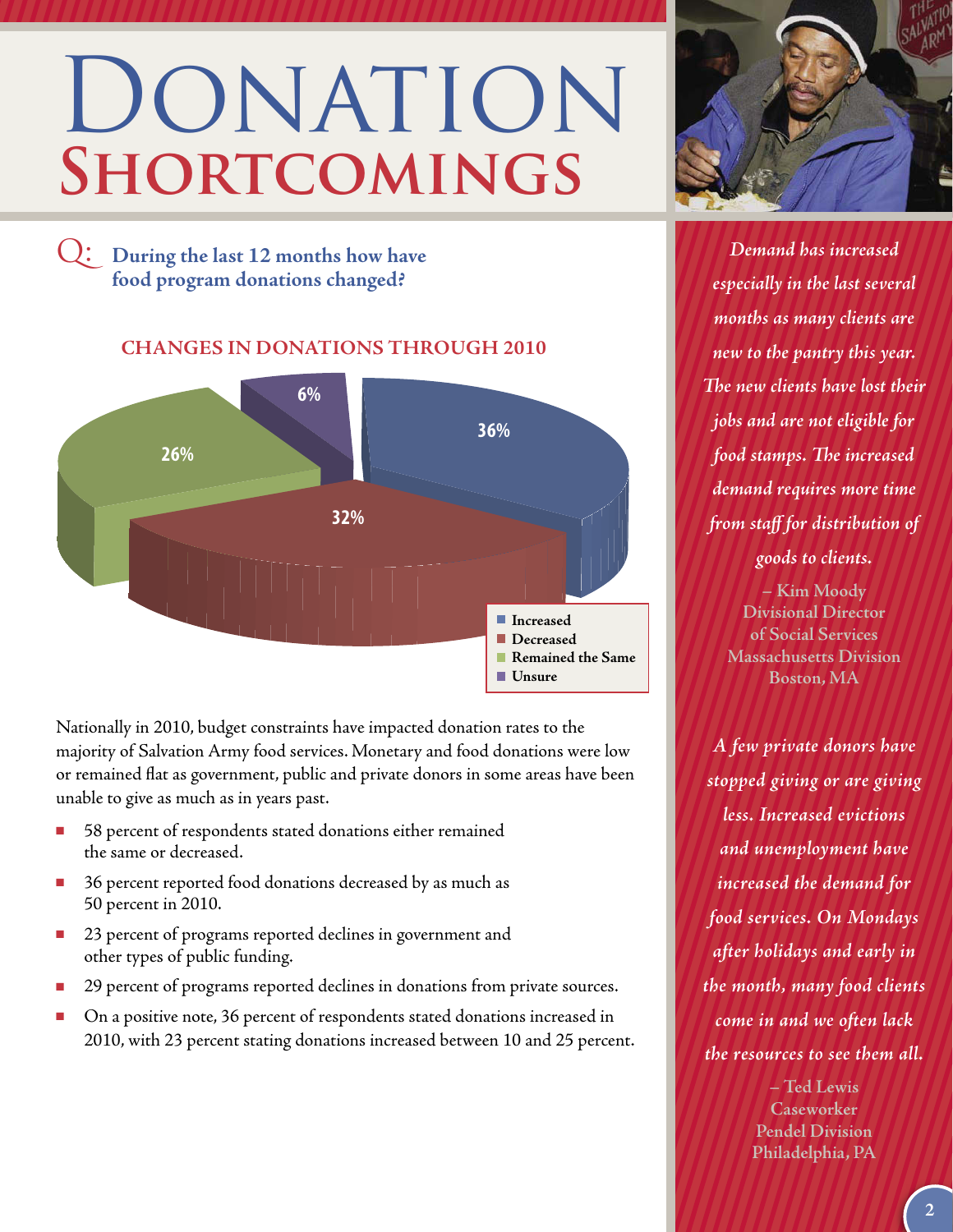# Food **On The Shelves**

Q: **What is the current supply level of your food program or center?**



#### **SALVATION ARMY FOOD SUPPLY LEVELS**

More than half of Salvation Army food programs surveyed reported that food shelves are currently at or below half capacity due to current demand and stagnant giving.

- Overall, about one-third of respondents reported that food stocks were either approaching low (20 to 40 percent full) or are at dangerously low (less than 20 percent full) levels.
- One-quarter of respondents reported that food shelves were about half-full (between 40 to 60 percent full).
- 26 percent reported food-stock was near capacity (60 to 80 percent full).
- Only 13 percent reported that shelves were fully stocked.



*Our shelves have been very low at times; to the point of not being able to provide food and service to families.*  **– Major Andrew Murray Pendel Division Philadelphia, PA**

*Two years ago we were serving approximately 100 households per month. This year we are serving approximately 200 households per month. We've had more middle income clients than ever before and many clients cannot find adequate or even any employment.* 

**– Jacqueline D. Mead Social Services Coordinator Chicago Metropolitan Division Oakbrook Terrace, IL**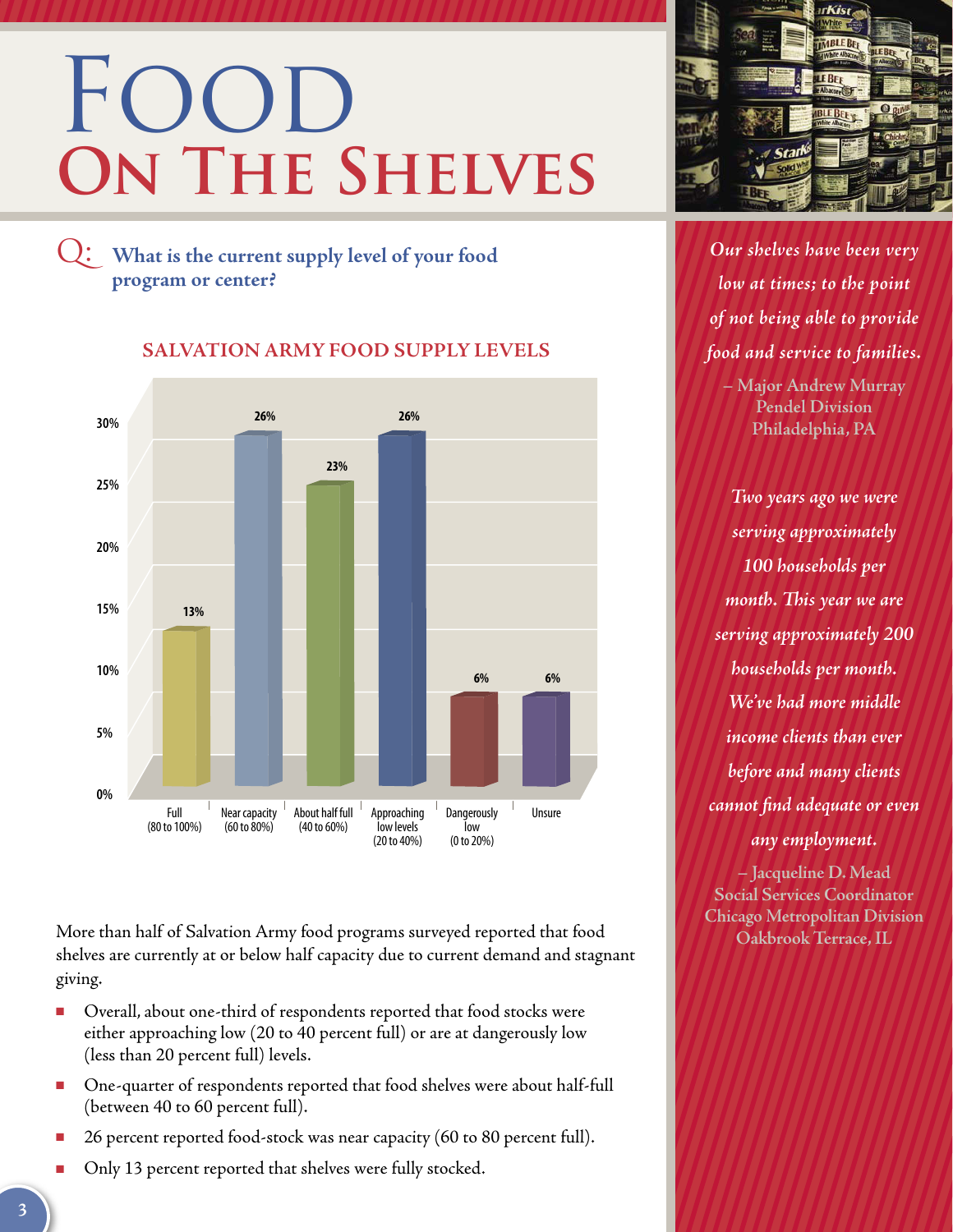## PRODUCTS **In Demand**

Products in demand at Salvation Army food programs were consistent nationwide and represent a typical grocery list of dairy, produce and protein products needed to support healthy and active lives at all ages.

While some of the items, like ready-to-eat meals, bread, cereals and personal hygiene products, can be donated in-kind, other perishable items, like milk, meats and fresh fruits and veggies, require the support of financial donors and larger supply-based organizations, like private corporations, foundations and food banks. Personal care products, such as diapers for babies, were also heavily in-demand.

Ex-CEO

ANYTHING HELPS.

GOD BLESS

4 HIRE.



*Our pantry tends to be on the low at the end of the month. Most clients are out of food stamps and low on funds to purchase food or they have to choose between paying for food and paying the bills.* 

**– Donna Gooden Emergency Assistant Worker Chicago Metropolitan Division Chicago, IL**

#### **MOST REQUESTED FOOD ITEMS:**

- **1. Meat (canned or frozen)**
- **2. Fresh Produce (Fruits and vegetables)**
- **3. Milk and other dairy products**
- **4. Ready to eat meals macaroni and cheese, canned soup**
- **5. Diabetic specific meals**
- **6. Rice**
- **7. Bread**
- **8. Cereal**
- **9. Diapers**
- **10. Personal Hygiene Products**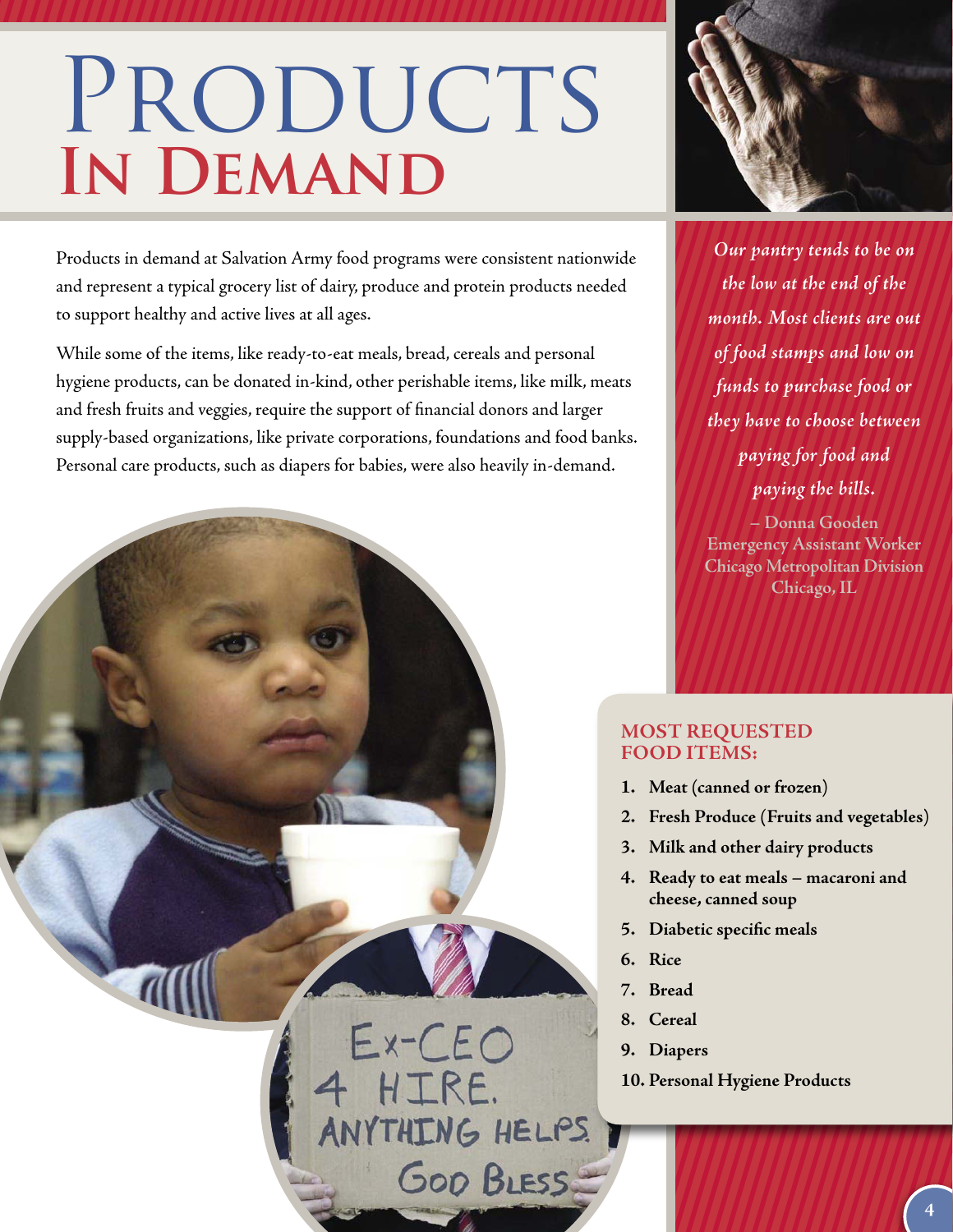## HOPE **For Tomorrow**

As The Salvation Army transitions into the new year, optimism remains within the organization that donations and food services will be able to meet growing demand in the months ahead.

- More than half of respondents reported that they felt "certain" or "very certain" they could meet next year's expected demand.
- Only six percent felt "uncertain" that demand could be met in coming months.



**CONFIDENCE IN MEETING DEMAND IN 2011**

There are also signs that volunteering rates for food programs and feeding centers were strong in 2010 as individuals recognized the importance of supporting their neighbors in a time of great need.

- 57 percent reported that volunteering rates were equal to previous years.
- 23 percent reported that volunteering rates increased in 2010.
- Only 17 percent reported a decrease in volunteerism.



*We have been blessed with a legacy with the specific purpose of supplying food to the community. Because of this, the food program has been fairly stable, and we have been able to open our new center in Ft. Madison, which provides a large food pantry and will be providing a regular feeding center. We are always in need of volunteers and public support to help ensure that each of our busy food programs run smoothly.* **– Larisa Zechin** 

**Caseworker Heartland Division Keokuk, IA**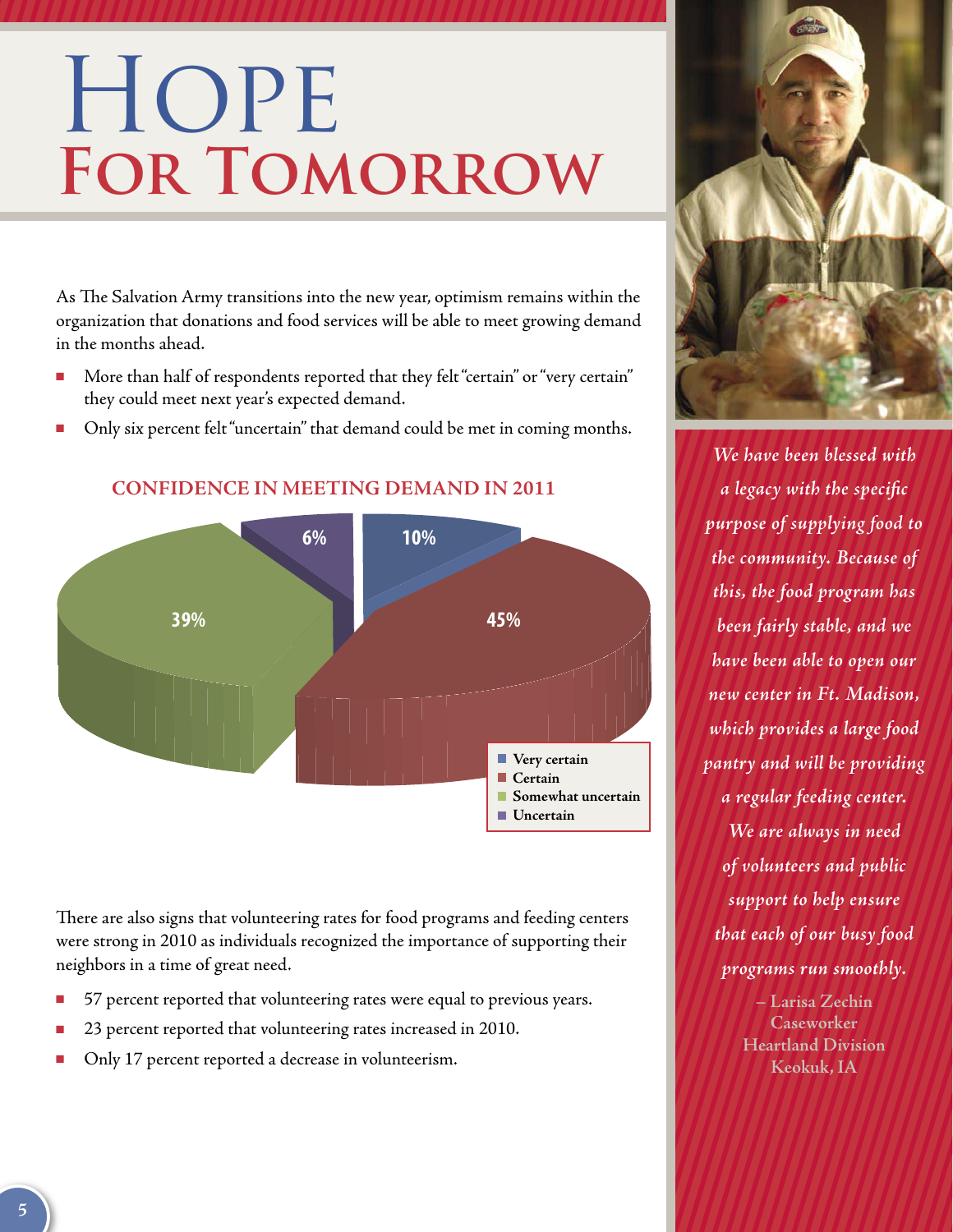### SURVEY **Methodology**

The Salvation Army conducted an internal survey, between October 20th and November 22nd 2010, to learn about current demand and food supply levels at Salvation Army food service programs nationwide. On-the-ground Salvation Army food program staff members and administrators were asked to complete the survey. The survey was conducted online and targeted to provide a national sample of urban and rural cities from each of The Salvation Army's four Territories in the United States. The survey and report look at the past 12 months of donation rates, foodstock levels and the future outlook for food service for Salvation Army food programs.



The Salvation Army is releasing this summary as part of a 2011 report on food service in the United States. More than 20 cities, including a dozen major metropolitan areas such as Chicago, Detroit, Minneapolis, Newark, New Orleans, Phoenix, Philadelphia, and San Francisco participated in the survey. This is the first year that The Salvation Army is releasing internal data on its food service programs and the results are meant to highlight the need for public support to ensure that food and other services are provided at the point of need.



#### **FOOD SERVICE PROGRAMS NATION-WIDE**

*Amery, WI Brownwood, TX Boston, MA Chicago, IL Denver, CO Detroit, MI Hobbs, NM Iron Mountain, MI Ishpeming, MI Keokuk, IA Lyndhurst, NJ Minneapolis, MN Mobile, AL Newark, NJ New Orleans, LA Oakbrook Terrace, IL Omaha, NE Philadelphia, PA Phoenix, AZ Portland, OR Renton, WA San Francisco, CA Seaford, DE*